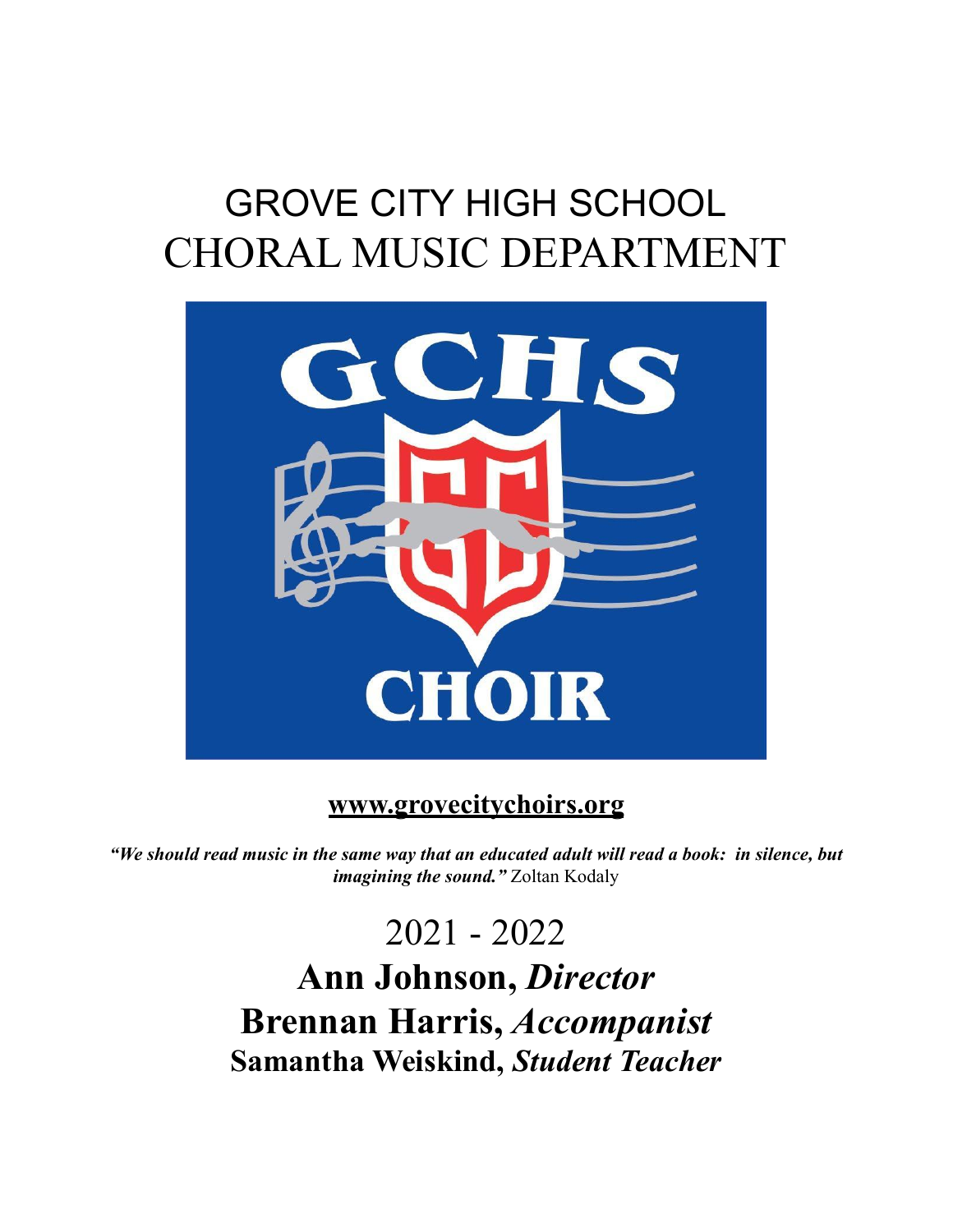## **STUDENT HANDBOOK**

### **TABLE OF CONTENTS**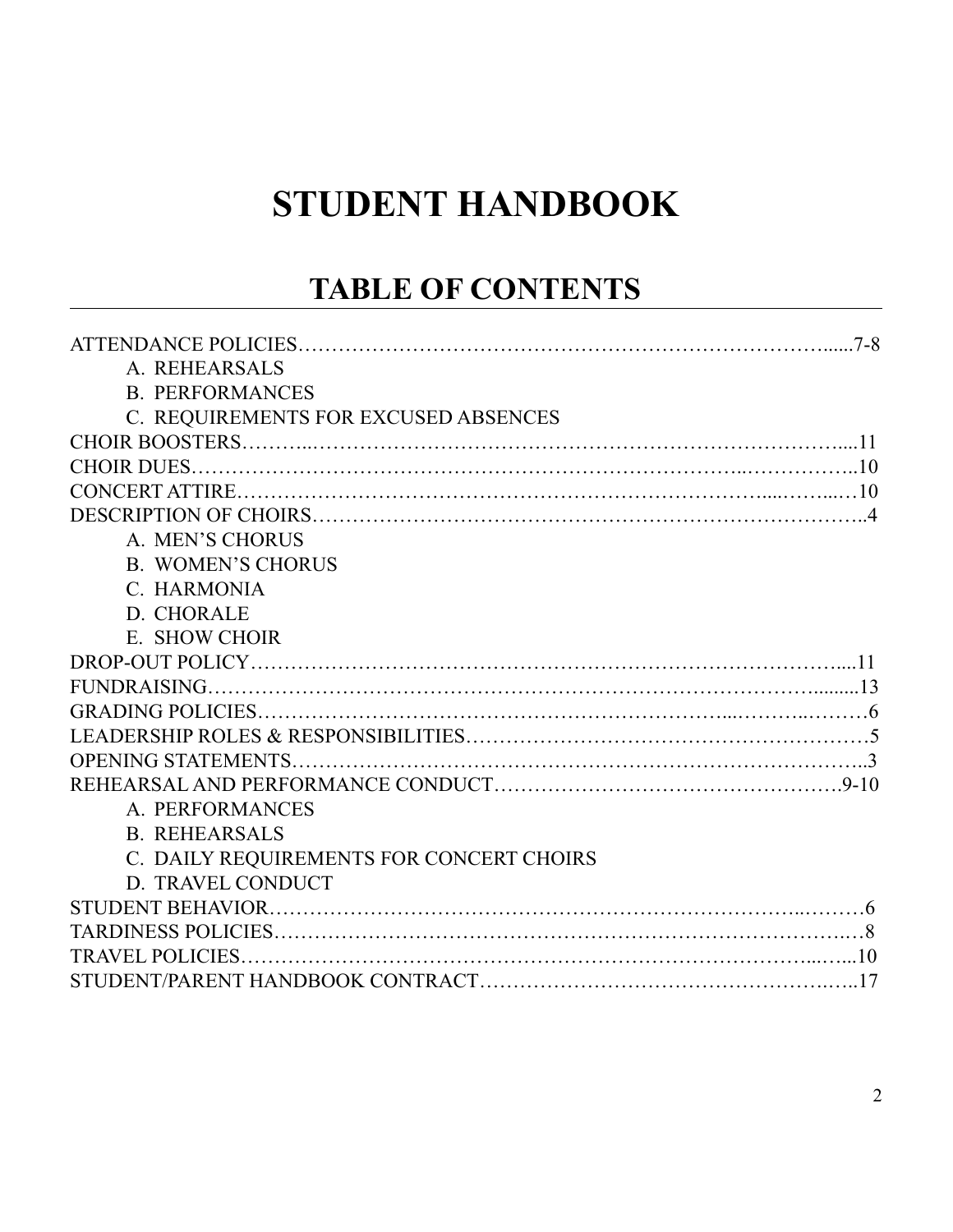# GROVE CITY HIGH SCHOOL CHORAL MUSIC DEPARTMENT



2021 – 2022

Welcome to the Grove City High School Choral Music Department! We are excited to work with so many talented students. Your constant goal should be to become a successful part of the total unit through striving for your personal best and encouraging others to do the same. Music is a vital part of everyone's life, and there is much evidence to support that participating in music stimulates the brain and increases a person's intelligence.

#### **Purposes of the Grove City High School Choirs:**

- 1. To promote the highest possible standards of excellence in performance, professionalism, and pride in oneself, the choir, the school and the community.
- 2. To provide a constructive and beneficial activity for student participation.
- 3. To encourage school spirit and pride.
- 4. To encourage self-discipline, leadership and responsibility.

The goals for the GCHS Choral Music Program involve development in musicianship, personal character, and team work. Though our expectations are high, they can be achieved through dedication, hard work, and proper communication between parents, students, and teachers. The purpose of this handbook is to provide students and parents a reference of the choir policies. We hope to eliminate any parent/student misunderstandings as well as encourage parent/student involvement. Only when everyone knows how the program operates can the whole group successfully rehearse and perform.

Please feel free to email with any questions or concerns. We sincerely want to keep the lines of communication open. We anticipate an exciting and successful year of musical excellence, achievement and fun!

> Ms. Ann Johnson Director of Choral Activities Ann.johnson[@swcsd.us](mailto:jennifer.wozniak@swcs.us) 4665 Hoover Road, Grove City, Ohio 43123 Choir Office: (614) 801-3339 Fax: (614) 871-6563

### **DESCRIPTION OF CHOIRS**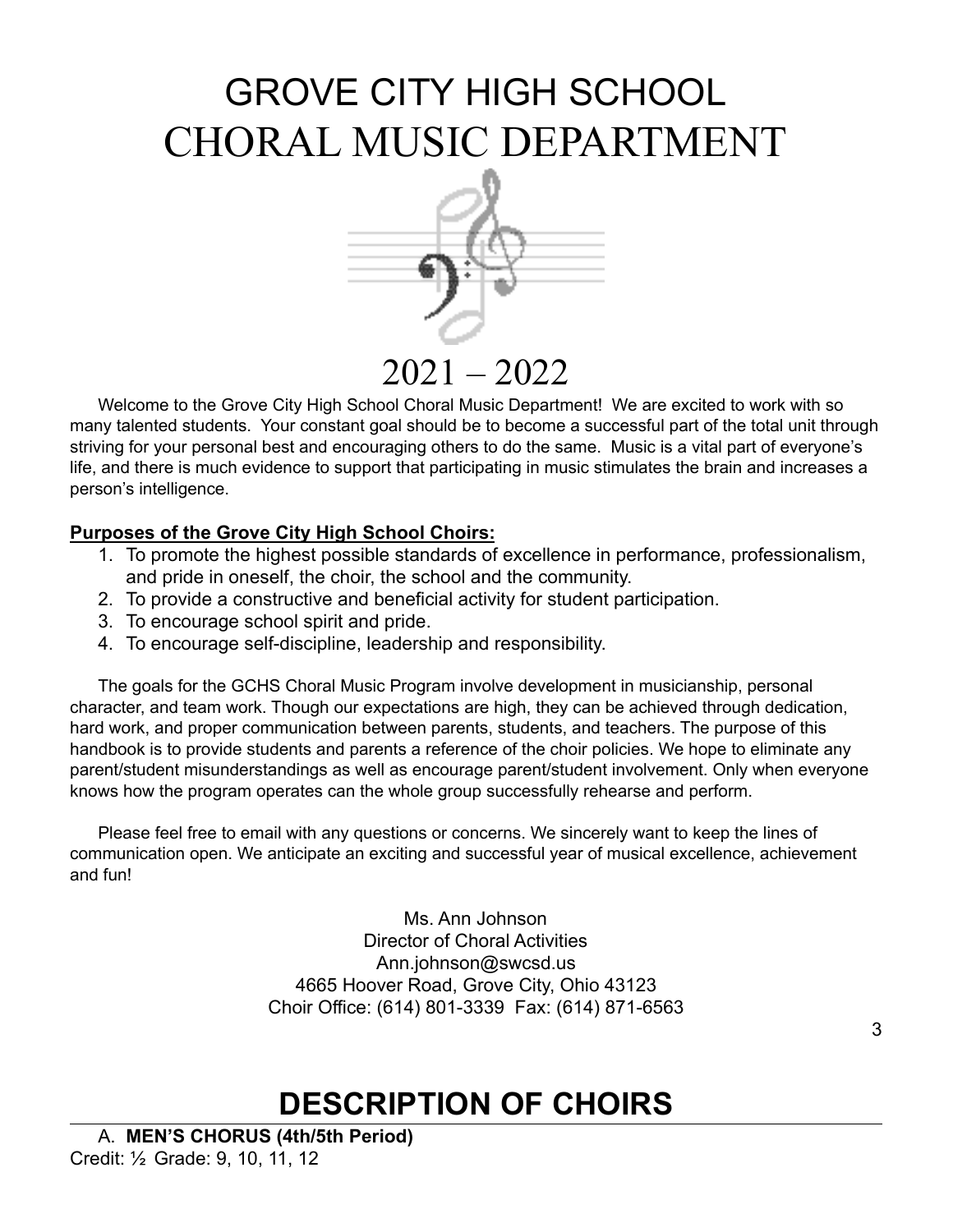Men's Chorus is a select group of men who focus on a variety of music from many different genres and styles. This ensemble will perform in several concerts within and outside the community, in OMEA adjudicated events, as well as in the surrounding elementary and middle schools. This ensemble meets during  $\frac{1}{2}$  of a lunch period.

#### B. **WOMEN'S CHORUS (4th/5th Period)**

Credit: ½ Grade: 9,10, 11, 12

Women's Chorus is a select group of women who focus on a variety of music from many different genres and styles. This ensemble will perform in several concerts within and outside the community, in OMEA adjudicated events, as well as in the surrounding elementary and middle schools. This ensemble meets during ½ of a lunch period.

#### C. **HARMONIA (2nd Period)**

Credit: 1 Grade: 10, 11, 12

This advanced women's choir will continue to develop the concepts begun in Women's Chorus at higher level of rigor. Students will work on vocal production and music reading skills. Mandatory performances outside of the school day will include concerts, community appearances and OMEA large group contests. *Selection is by audition only.*

#### D. **CHORALE (7th period)**

Credit: 1 Grade: 10, 11, 12

Chorale is a highly select ensemble dedicated to the performance of a variety of music styles. Professionalism in all aspects of performance is stressed. A prime goal of Chorale is to develop vocal skills allowing the students to learn a greater variety of literature and perform more frequently. Most students involved in this ensemble are serious musicians and study with a private vocal coach. *Selection is by audition only.*

#### E. **SHOW CHOIRS (Class Act 1st Period/Touch of Class 8th Period)**

Credit: 1 Grade: 9, 10, 11, 12

Show Choir will interest students who enjoy dancing and singing. Students will participate in various contests around the region. With costumes, choreography, and current hits, the Show Choir is a lot of fun! Several extended trips are scheduled throughout the year, as well as after school rehearsals. *Selection is by audition only. Students in show choir are REQUIRED to be enrolled in one concert choir during the school day.*

### **LEADERSHIP ROLES & RESPONSIBILITIES**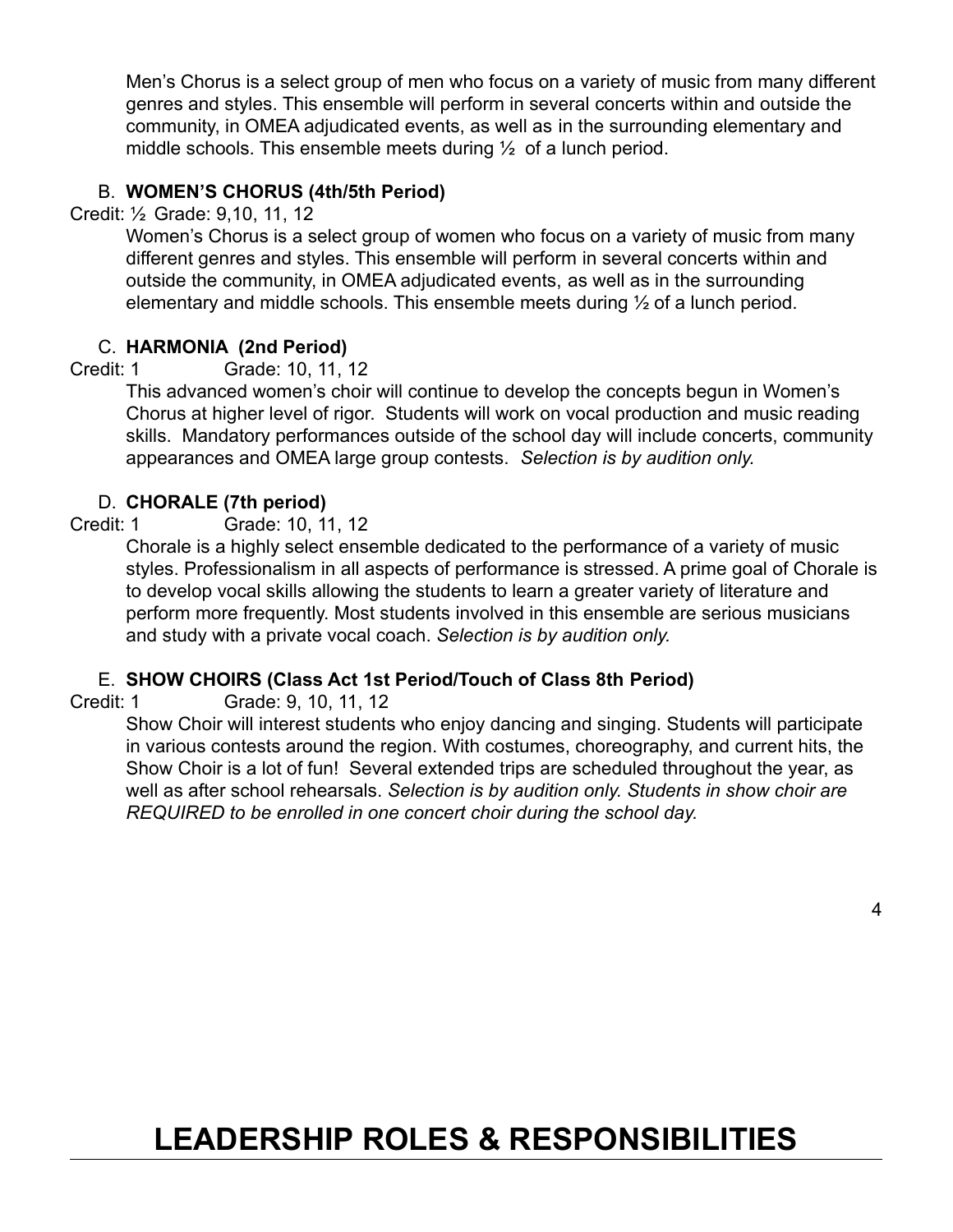#### A. **CHOIR MEMBER**

A Grove City Choir Member is a student who has, by choice, committed and dedicated himself/herself to the objectives of the Choir Department. A Choir Member should always strive to become a successful part of the choir and help others achieve this same objective.

#### B. **SHOW CHOIR SINGER/DANCER (See separate Show Choir Handbook)**

Show Choir Singer/Dancers are students who have been chosen by audition to be a part of Touch of Class and/or Class Act. These members should always strive to become a successful part of the show choir and lead by setting a positive example for others.

#### C. **CHOIR OFFICERS (President, Vice President, Secretary, Treasurer)**

These individuals apply and go through a rigorous selection process in the spring. They are selected by the direct and assist the Director and choir program in various ways. Students elected as officers serve as liaisons to the choir program and must display maturity and responsibility. Officers assume authority in the absence of the director and are responsible for tasks throughout the school year.

#### D. **SECTION LEADERS**

These individuals are appointed by the directors based on musicianship, leadership skills, attitude, and commitment. They will help distribute music to their sections as well as serve as positive role models for the other members. They may lead small group sectionals or warm-ups when necessary. Overall, they should have a positive and enthusiastic attitude while encouraging musical and personal growth from others in the group.

#### E. **DANCE CAPTAINS**

The Dance Captain and Assistant Dance Captain, because of their position, should serve as role models to all members of the show choir. In many instances, their standards must be set higher to achieve the goals of leadership and respect. Once leadership and respect are achieved, the Dance Captains should not hesitate to assume authority in the absence of the directors.

### **STUDENT BEHAVIOR**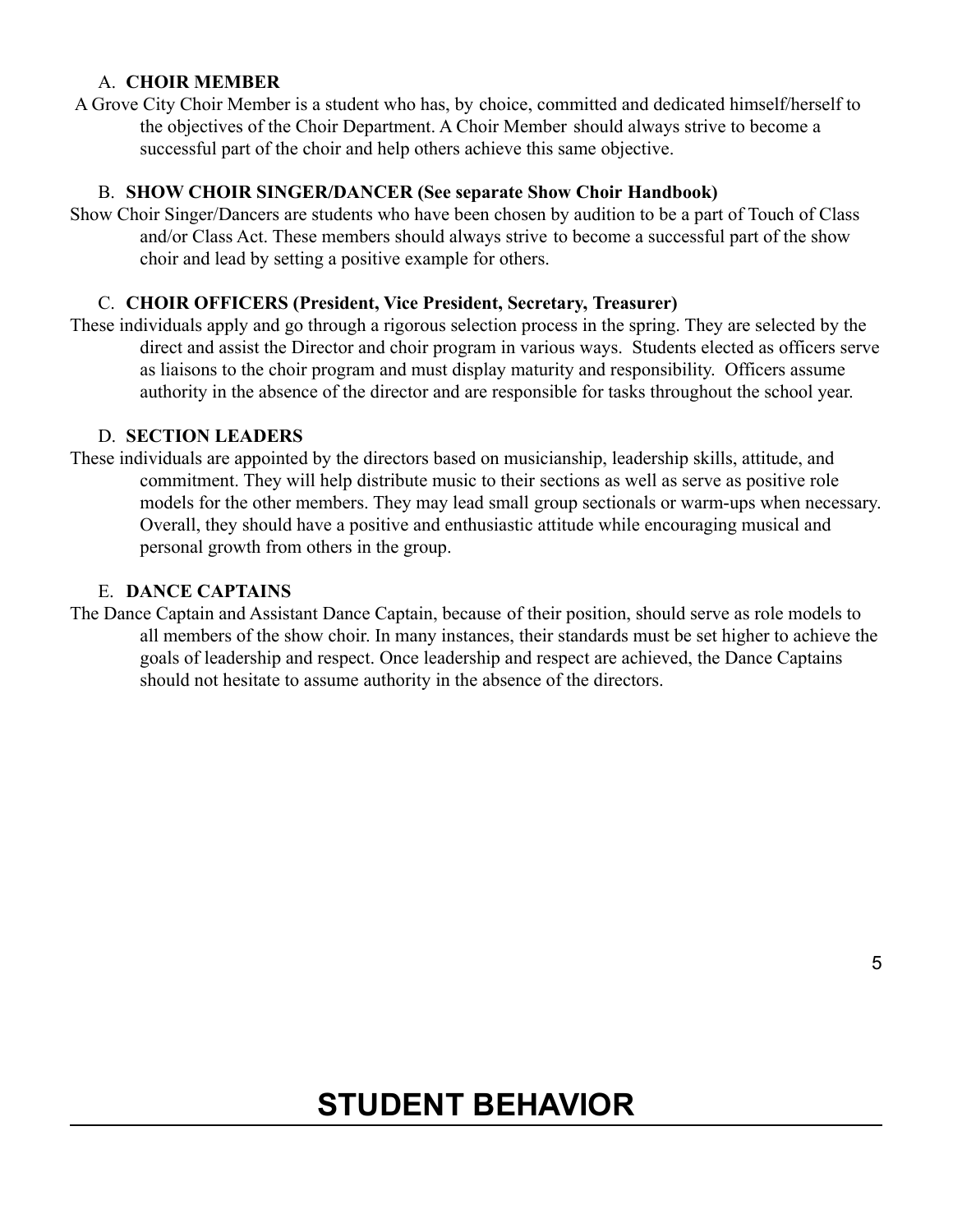The Grove City Choirs have a long history of excellence. In order to continue this tradition as well as maintain a safe learning environment, the following policies have and always will be **STRICTLY ENFORCED** while students are participating in **ALL** choir activities:

**Smoking, consumption of alcohol, use of illegal substances or being under the influence of these, stealing, and direct insubordination are strictly forbidden at all times in accordance with school board policy. Violation of these while with the choir or at the choir events will result in disciplinary action by an administrator.**

**Use of profanity or public display of affection is not allowed at any time. Violation of this will result in severe disciplinary action by the directors and/or administrator.**

### **GRADING POLICIES**

A syllabus explaining grade percentages in each ensemble will be provided to each student at the beginning of the year. *Please be certain that both parents and students fully understand the grading guidelines for the ensembles.* These policies will be followed as outlined. Although the number of rehearsals/performances varies from one 9 weeks to the next, the student can always expect to be graded on the following:

**50% of grade:** Attendance at rehearsals & performances (rehearsals until further notice whether we will have any concerts this year) **35% of grade:** Attitude, cooperation, class participation, class preparation (music, etc) **15% of grade:** Written and aural assessment of music knowledge and skills

Regardless of the ensemble, *the largest part of a student's grade will be based on attendance at rehearsals and performances followed by class participation/attitude and then tests and quizzes. Thus, attendance, at all scheduled events and performances, is a must whether virtually or in-person!!*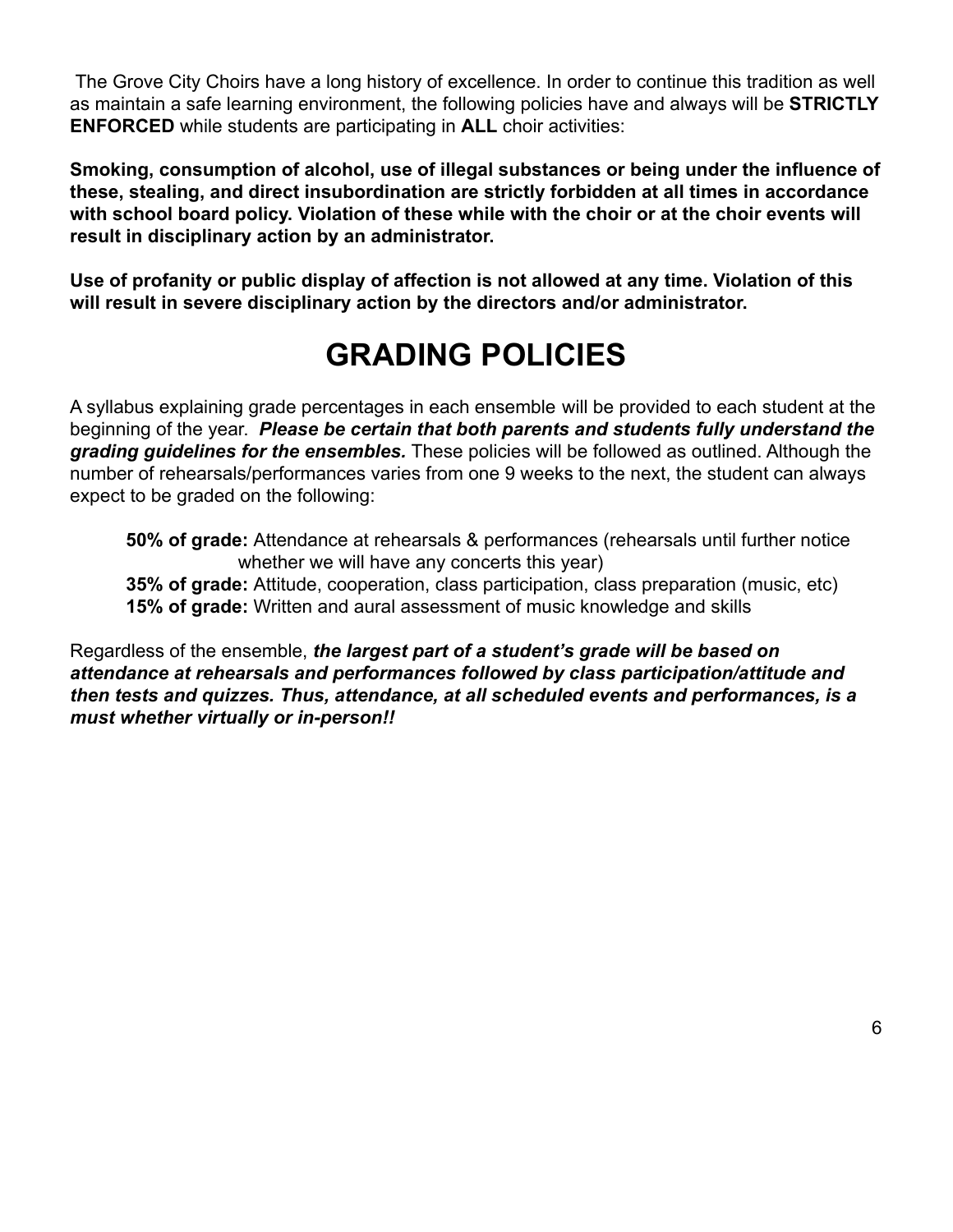### **ATTENDANCE POLICIES**

Attendance at all rehearsals and performances is crucial for not only the success of the ensemble, but for the development and assessment of student skills and understanding. *Thus, all rehearsals and performances are mandatory and graded events including virtually!*

#### A. **REHEARSALS**

The only excuses for missing rehearsals are as follows: Family emergency, personal illness, or extenuating circumstances as deemed by Ms.Johnson. These absences must be *submitted by a parent or guardian in writing* to Ms. Johnson *at least one week prior to the rehearsal.* Any unexcused absences from rehearsals will result in one or more of the following:

- 1. Deduction of grade
- 2. Loss of performance opportunities
- 3. Removal from leadership responsibilities

#### *\*\*Some ensembles, Men's Chorus/Women's Chorus and Show Choir, will require additional rehearsals outside of the school day prior to a performance at a concert or adjudicated event. These dates are listed on the choir calendar. Students will be notified of any changes in advance.*

#### B. **PERFORMANCES**

All Choir members are required to attend all performances. The same policies apply for unexcused absences from performances. If a student has an extenuating circumstance or conflict with a performance, they must notify, *in writing,* Ms. Johnson *no later than one month before any performance.* Any unexcused performances will result in one or more of the following:

- 1. Deduction of grade
- 2. Loss of performance opportunities
- 3. Removal from leadership responsibilities

Two unexcused class absences during the week of a concert or competition will cause the student to be ineligible for participation in the contest and a drop of two letters may be applied to the grade. *If absences are excused a student must pass a music check in order to perform.*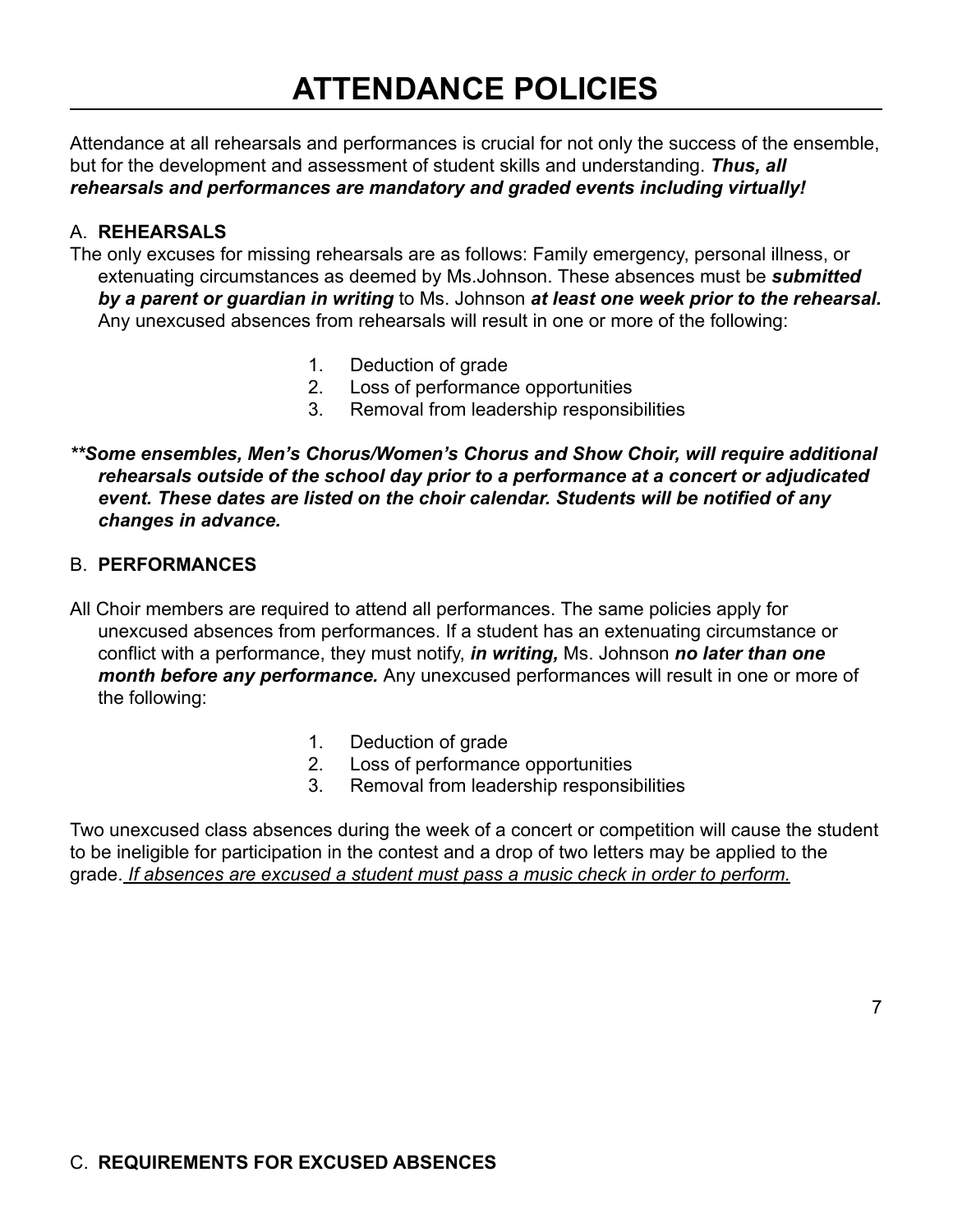There are only a few "extenuating circumstances" that will be deemed by Ms. Johnson as an excused absence from a performance. *Students will be given an assignment at the time of the absence to be completed in place of their performance grade. This assignment sghoud be completed within one week of the missed performance.*

### **TARDINESS POLICIES**

Students are expected to be punctual for all choir events. For example, if the rehearsal is scheduled for 6pm, the students should arrive with adequate time to prepare for the rehearsal to begin at 6pm.

Tardiness at a rehearsal or performance will result in temporary suspension from future choir events and/or loss of performance opportunities. It will also result in a lower grade.

If a student is going to be late they must email and communicate with Ms. Johnson ahead of time not through other students.

### **SCHEDULE**

The GCHS Choral Music Department has a tradition of excellence in performance. We plan to continue this pathway of success with many opportunities to perform in the community and surrounding communities as the current situation with COVID-19 and the South Western City School District permits. *You will find a tentative schedule for the 2021-2022 school year on our choir website www.grovecitychoirs.org. Please begin putting these dates on your personal calendar.*

*This schedule is subject to change!* Updates or changes will be made at a reasonable time prior to the event so that students and parents may plan accordingly. Call times and performances times will be announced prior to the event as well. *If you have conflicts with any of these events, please notify a director, as explained above, as soon as possible.*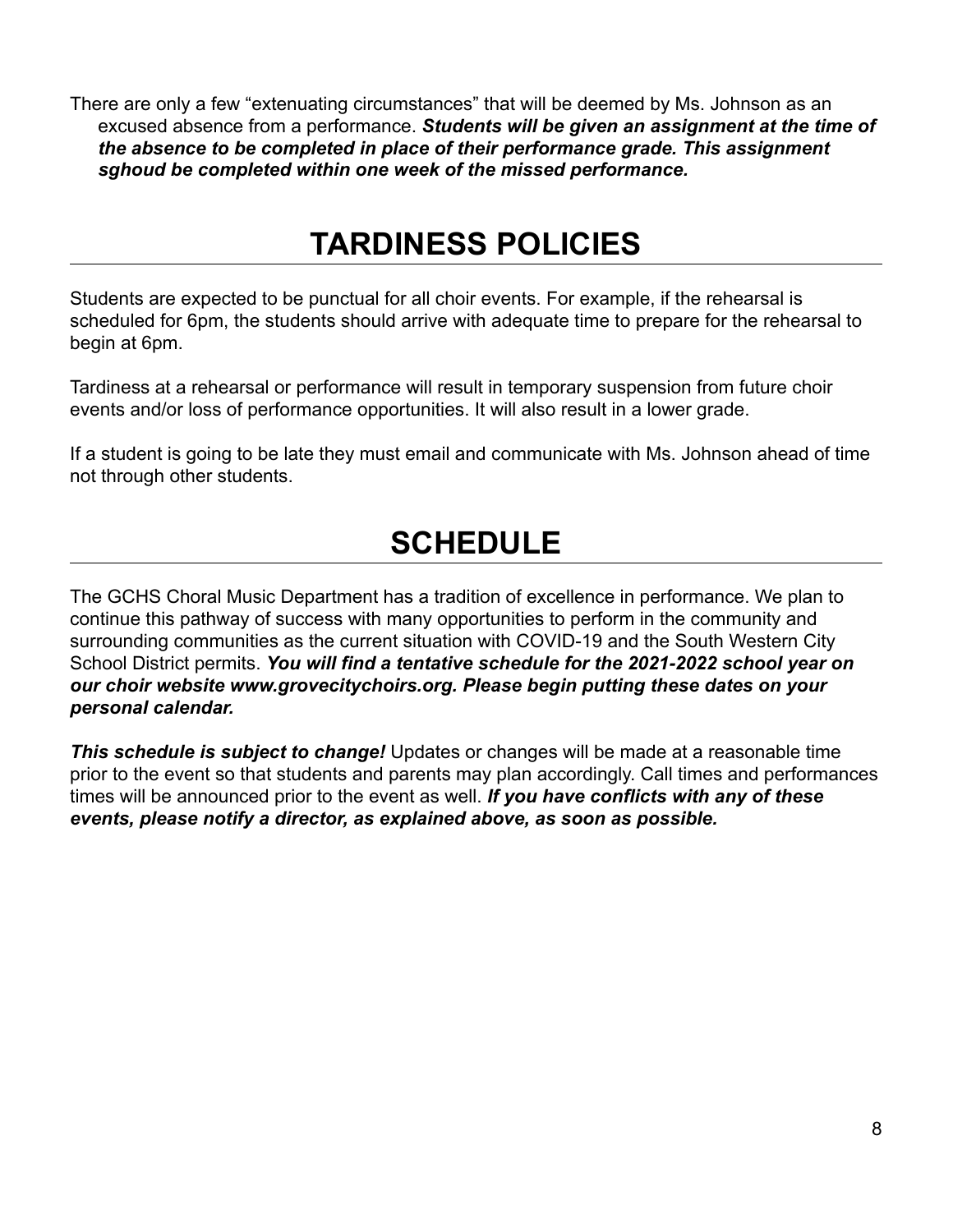## **REHEARSAL AND PERFORMANCE CONDUCT**

When the choir is performing, regardless of location, students will be expected to act professionally, like ladies and gentlemen. This will also be a part of the students' performance grade. *Remember, we are representing our school and community.* The guidelines below are to be followed at all times:

#### A. **PERFORMANCES**

- 1. Never talk on the risers or when moving on or off stage.
- 2. Keep your attention completely focused on the conductor during a song. Anything less is unacceptable.
- 3. Display energy on your face appropriate to the song. This contributes to good vocal technique and makes the choir interesting to watch.
- 4. Between songs, accept the applause by smiling at the audience. This is not a time to talk, shuffle around, fix your hair, or look around aimlessly.
- 5. Stage presence, riser procedure, and concert attire will be demonstrated before each concert to help each singer develop poise and self-confidence on stage. In a professional performance, your physical appearance and demeanor are as important as your choral sound. This is the first impression you make on your audience and demonstrates pride in your work and that you take your role as a performer seriously.
- 6. When listening to other groups, do not talk while they sing. No performing group can ask for more than a courteous and attentive audience. Your encouragement through applause is appreciated when they are finished.

#### B. **REHEARSALS**

- 1. Be on time!
- 2. Be prepared with all materials in hand.
- 3. Be neat and organized! Place all belongings to the sides of the classroom.
- 4. Be responsible. Keep all food and drinks, with the exception of clear bottled water, outside of the choir room and music wing. NO GUM!!
- 5. Be respectful! Inappropriate behavior of any kind towards the teacher or other students will NOT be tolerated.
- 6. Be courteous! Please ask for permission to touch property that is not yours. Raise your hand to ask a question.
- 7. A class cut or skip may make the student ineligible for the class.
- 8. If your cell phone rings or alerts, please turn it off immediately. Even if that means going to your book bag to do so. No penalty will occur if you do so.
- 9. If a student is found to be texting or using a phone inappropriately during class, the student's phone will be secured in the choir office for a parent to pick up and a demerit will be assigned to the student.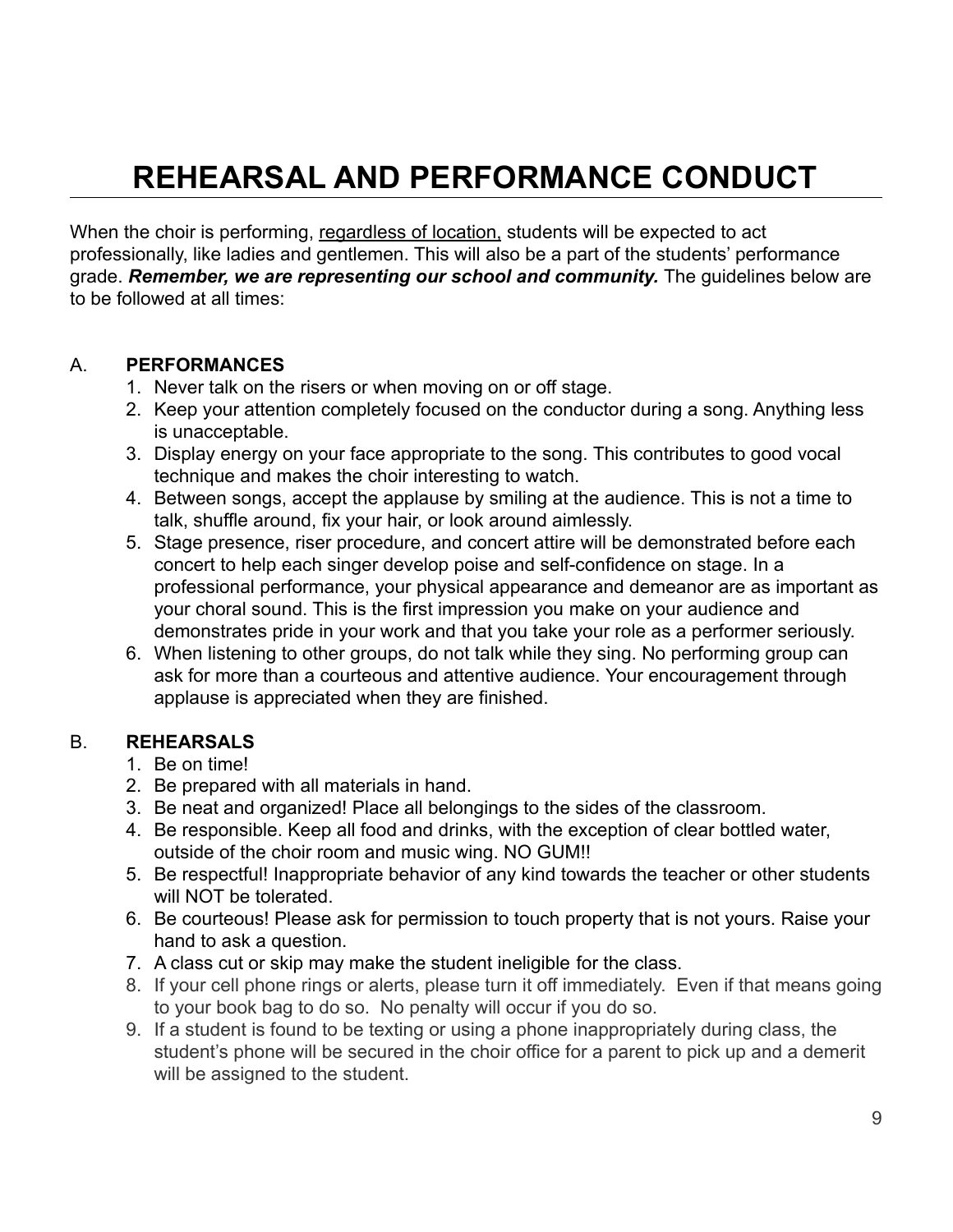#### C. **DAILY REQUIREMENTS FOR CONCERT CHOIRS**

- 1. CORRECT folder with all music
- 2. Pencil
- 3. Assigned spot/riser placement (when in-person)
- 4. Bookbag secured against the wall in the classroom

### **TRAVEL POLICIES**

- 1. All District, School and Choral Music Department policies are in effect.
- 2. Use moderation in talking (and singing) when traveling on the bus.
- 3. All regular school bus rules apply.
- 4. By law, the driver is in control of the bus.
- 5. By directors' law, the CHAPERONES are in control of the students.
- 6. Both the front and rear seats will be reserved for the chaperones.
- 7. Do not board the bus until you are asked to do so.
- 8. Stay on the bus until you are asked to unload.
- 9. Handle your performance garments carefully when traveling.
- 10. BE ON TIME (which means be early) to all events.
- 11. No food on the bus unless the driver gives permission. Please be courteous and keep the bus clean.

*It is your responsibility to be on the bus at the designated time, both when leaving and returning to the school.* If a member is left behind, parents will be notified as soon as possible so that arrangements can be made to pick up the student.

*No Student will be permitted to drive on a school-sponsored field trip.* A choir member may be excused from riding home on the bus after the conclusion of the event, if the following guidelines are observed: *The parent or guardian must complete the student dismissal form which can be found [Here](https://www.grovecitychoirs.org/student-dismissal)*

*District policy states that a student may only ride with his/her own parent when special permission is granted. Likewise, the parent or designated adult must sign the student out with the head chaperone before leaving.*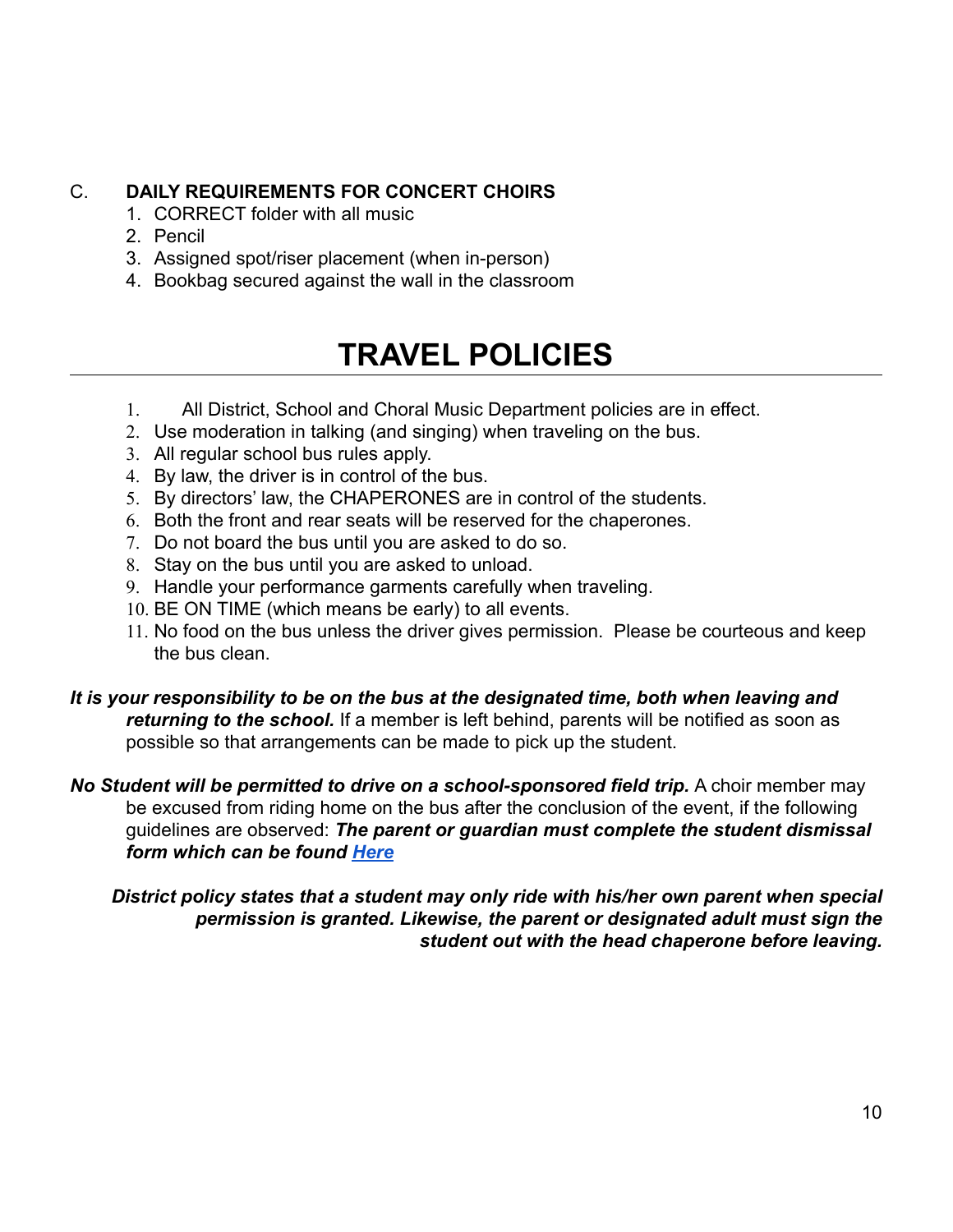### **DROP-OUT POLICY**

With the dropping of classes being more restricted each year, the Guidance Department has asked us to provide you with information on how this relates to Choir. It should be noted that music is an integral part of the curriculum and that the academics of Choir should be considered along with the social aspects of Choir. *If a student drops any choir after the scheduled time for dropping classes, that student will receive an "F" for the entire year, in accordance with school policy.* Choir is NOT a two-part program: (1) Competition Season, (2) Non-competition Season. Choir is a yearlong program commitment that continually stresses the appreciation of music.

As music educators, our objections to students dropping choir midway through the year are:

- 1. The student reflects an attitude of only being interested in the social aspects of choir.
- 2. When a person drops any choir, there is no way to replace that vacancy. Consequently, the ensemble suffers.
- 3. When students sign up for choir, they should make a commitment to the total program.

Prior to scheduling, we hope every parent takes time to discuss how choir will fit into the student's class schedule.

### **CHOIR DUES**

Members of the GCHS Choral Music Program are asked to pay a **\$30.00 fee** for concert attire rental, cleaning, accessories etc.

Chorale and Harmonia **women** owe \$62.00 if they need to purchase the required black character shoes. [THIS](https://www.capezio.com/jr-footlight-character-shoe) is the required style in black. We receive a discount on the price through bulk purchase. **PLEASE MAKE CHECK PAYABLE TO 'GCHS CHOIR BOOSTERS' OR CASH.**

Payments should be made through **[CHARMS.](https://www.charmsoffice.com/#)** If you are new to the program and need to set up an account please see the instructions on the last page of this handbook.

### **CONCERT ATTIRE**

Students will be required to rent appropriate concert attire for their ensemble. Specific dates and times will be made available for students to be sized for their concert attire. *Students take full responsibility for their concert attire and will be expected to return such items as instructed by the directors. It is expected that students take excellent care of their concert attire including the proper hanging, washing, and wearing of their outfits. These concert outfits should be clean, pressed, and properly fitted for each performance.* Failure to follow any of these guidelines could result in loss of performance opportunities, grade deductions, or withholding of grade card as well as payment in full for the attire.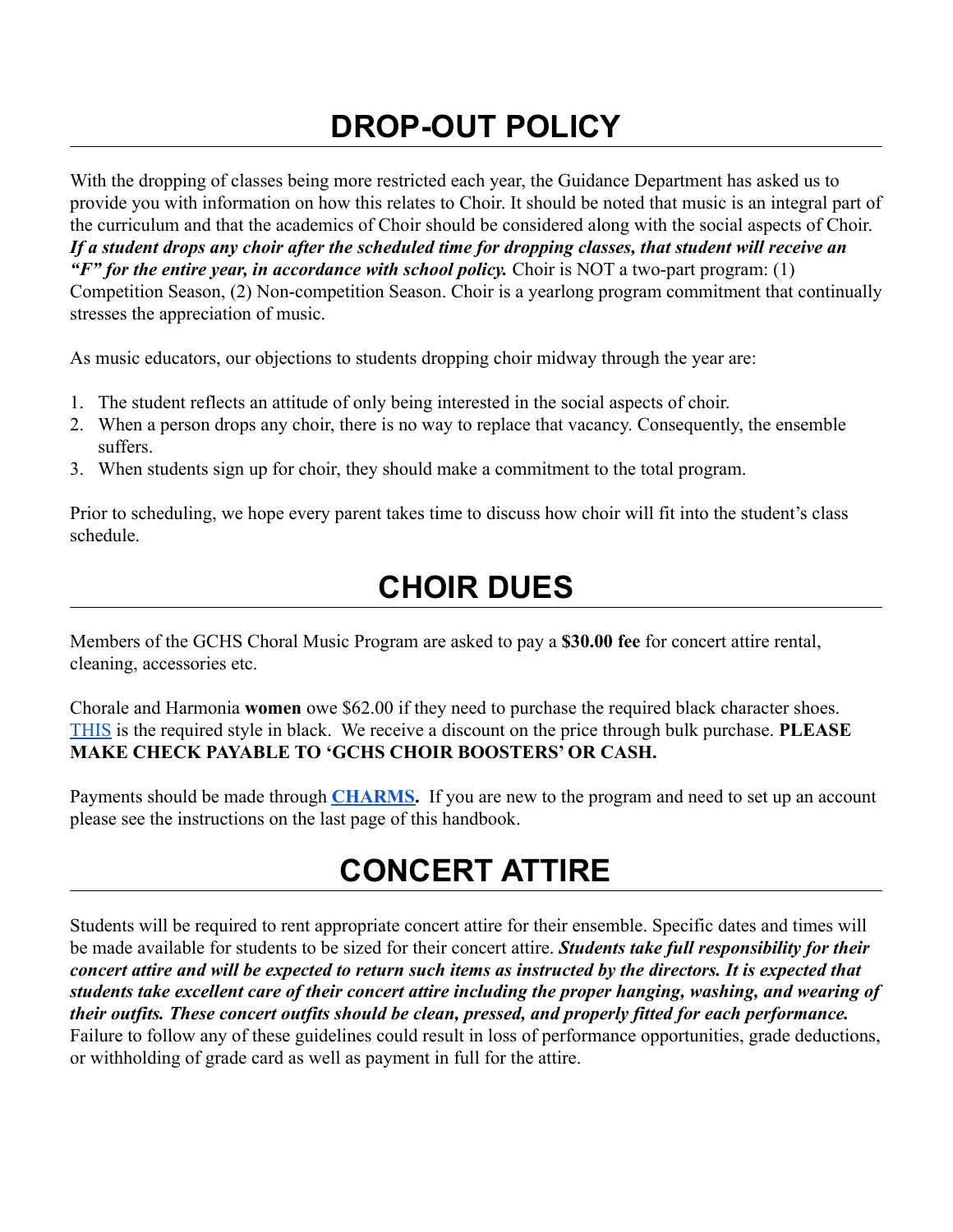### **CHOIR BOOSTERS**

The GCHS Choir Boosters is an active and vital part of this successful music program. We have a great group of fun people who work hard to support all the talented choir members. **Membership is \$5 per household. You must be a booster member in order to profit from fundraising opportunities.** Your presence and input into this wonderful support group is urgently needed! **Meetings are held on the third Tuesday of each month at 6:30pm in the choir room (Some will change due to holidays and concerts).**

### **2021-2022 CHORAL BOOSTER OFFICERS**

**EXECUTIVE BOARD**

**President: Chad Loomis - gchscbpresident@gmail.com Vice President: Amanda Mayer - gchscbvicepresident@gmail.com Treasurer: Joanna Kinner - gchscbtreasurer@gmail.com Secretary: Kelly Barnett - gchscbsecretary@gmail.com**

**Please visit the booster webpage to see a complete list of the full Booster Board [HERE](https://www.grovecitychoirs.org/boosters-board-committees)**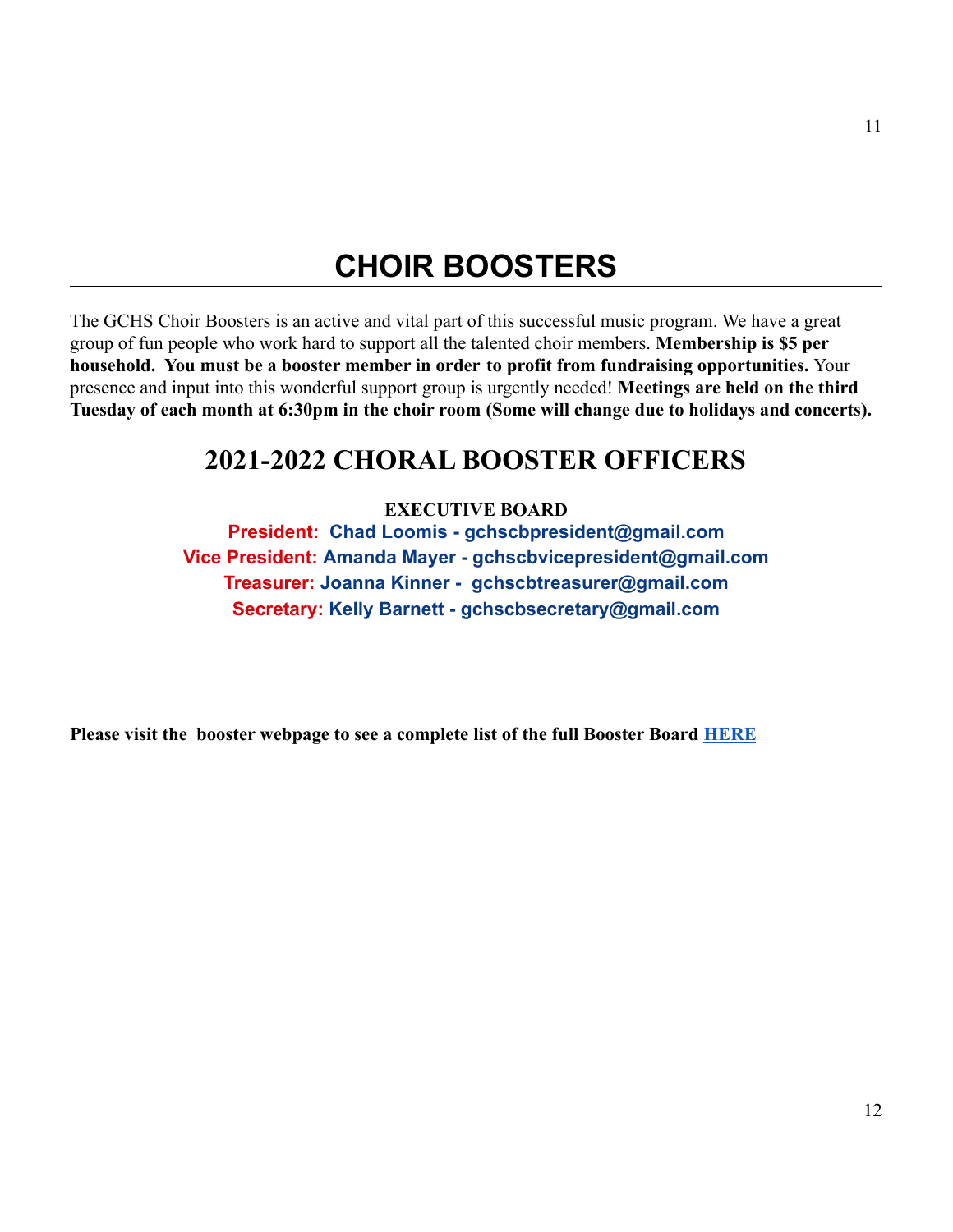### **FUNDRAISING**

*All students who participate in the GCHS Choirs are expected to participate in fundraising activities.* In order for the groups to participate in numerous performances, contests, and activities, we must continue to raise funds. Students and parent participation in these fundraising events make these

wonderful opportunities possible.

The GCHS choral program utilizes two types of fundraising:

- 1. Raise money for choir program as a whole
- 2. Raise money for each individual student



Upon entering the GCHS Choral Program, each student will have their own "account" with the choir boosters. Any money fundraised for the individual will be put into this account. Unless otherwise noted, most fundraisers will be 90% profit to student account, 10% profit to general choir fund. The money in a students account may be used for trips, purchasing costumes, paying choir fees, etc.

*A note on student accounts:* Student accounts are credit accounts, not savings accounts. Music Boosters and Choral Boosters are prohibited by the I.R.S. from giving funds directly to students or their parents. (As the accounts are set up and administered, all fundraising income credited to student accounts remains income to the respective "not-for-profit" booster organization and is therefore non-taxable. If funds were disbursed directly to a student, those funds would then represent taxable income to the student.) If a student wishes to use credits in his/her student account, a request must be submitted to the booster organization in advance and a check will be made payable directly to the provider of the goods or services. Students cannot be reimbursed for prior purchases, nor can credits be withdrawn for personal spending money. There can be no exceptions to this policy!

#### *In order to profit from fundraisers families must be a member of the GCHS Choir Boosters. Cost is \$5.00 per family to join yearly.*

The following fundraisers are just a couple in place for the coming school year. If you know of any fundraisers that are not listed that could benefit this program, we would love to hear your suggestions! Please contact a director or booster member.

-Anthony Thomas Candy Bars -[Spirit Wear fundraiser](https://logoimages.us/gchschoirs/?fbclid=IwAR0154YMAOUUIKQRKW3ThBRrbLv3oHDe2j3t86vVvWL99CHGu9Brca_5cSE) -Crowne Fundraiser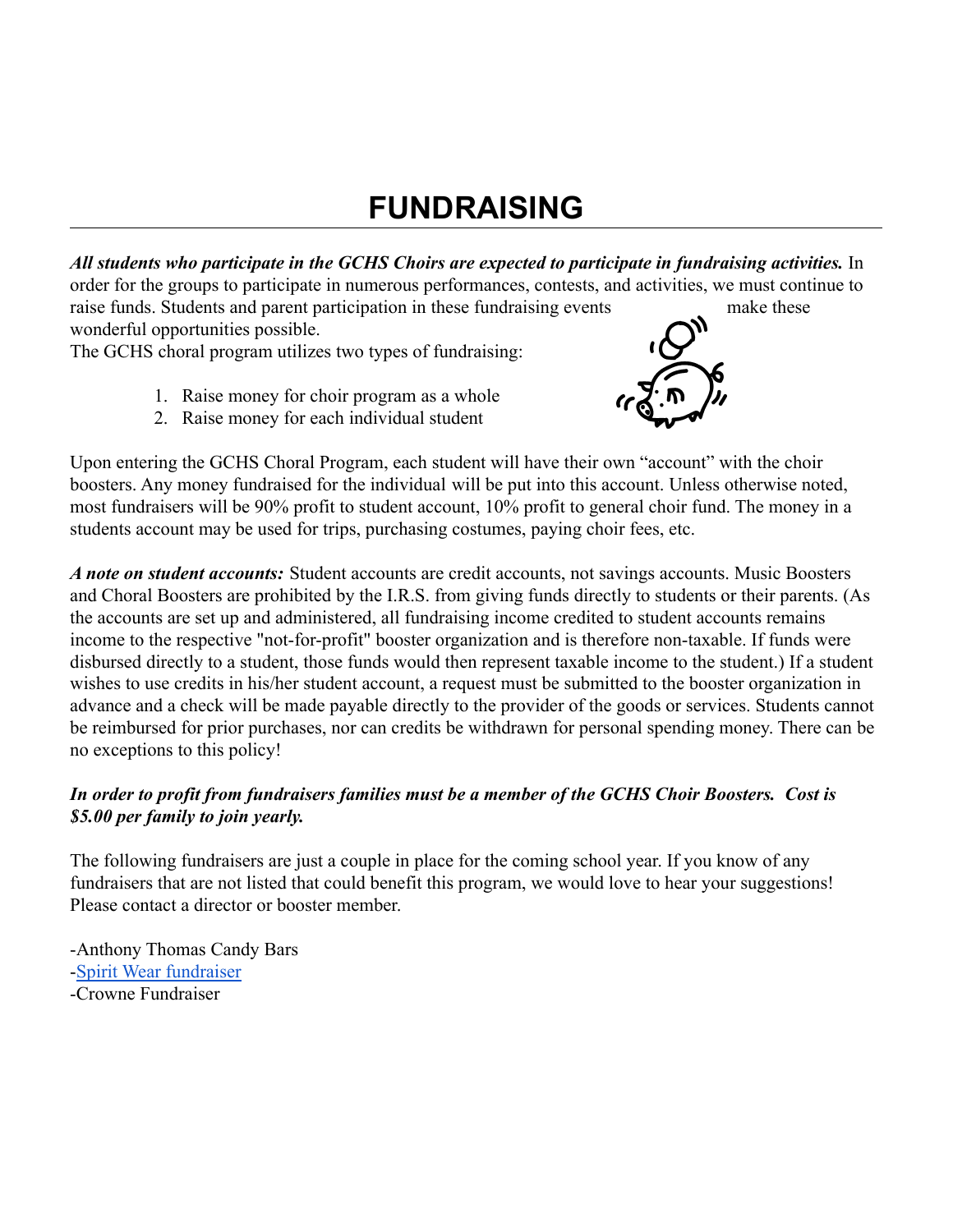### GCHS Choir Student/Parent Handbook Contract

**Please review handbook in your choir period google classroom OR [www.grovecitychoirs.org](http://www.grovecitychoirs.org)**

I, \_\_\_\_\_\_\_\_\_\_\_\_\_\_\_\_\_\_\_\_\_\_\_\_\_(print name) \_\_\_\_\_(period), have received the Grove City High School Choir Department *Handbook, Contract,* and *Calendar,* and I understand the responsibilities therein.

| Student's Signature/Date |               |  |
|--------------------------|---------------|--|
| Parent's Signature/ Date |               |  |
| Parent's Full Name:      | Phone Number: |  |
| Relationship to Student: |               |  |
|                          |               |  |
| Student's Name:          | Choir Period: |  |

This signed form is due **NO LATER** than **Friday, August 27, 2021** to Ms. Johnson.